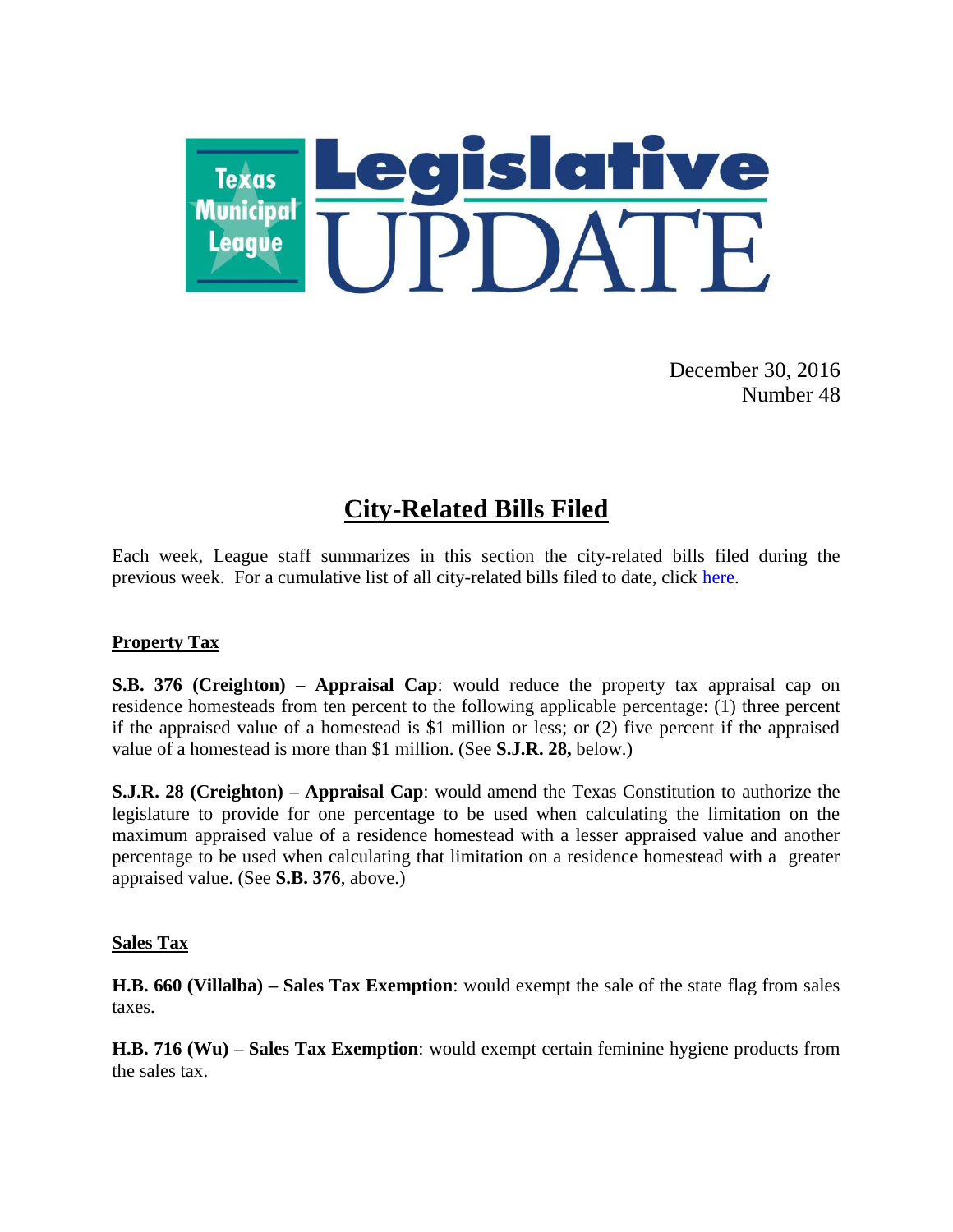## **Purchasing**

**H.B. 665 (Canales) – Contracts**: would provide that (1) a public body (which includes cities) cannot contract with a contractor unless the contractor certifies in writing to a public body that within the five years preceding the date of the contract, the contractor, including subcontractors, has not admitted guilt or been found guilty or liable in any judicial or administrative proceeding for a repeated or willful violation of the payment of wages or minimum wage statutes, the Fair Labor Standard Act, or any similar statute or regulation of any state that governs the payment of wages; (2) each contract with a public body has to have a specific prescribed statement included; (3) a contractor shall be disbarred from participating in contracts with a public body by the comptroller if the public body determines that a contractor is ineligible for a contract under (1) and reports to the comptroller its determination; and (4) each public body shall develop procedures for the administration of (1).

#### **Elections**

**H.B. 658 (Bernal) – Priority Voting for Voters with Impaired Mobility**: would: (1) allow an election officer to accept a person with a mobility problem that substantially impairs a person's ability to ambulate who is offering to vote before accepting others offering to vote at the polling place who arrived before the person; and (2) require that notice of the priority given to persons with a mobility problem that substantially impairs a person's ability to ambulate be posted: (a) at one or more locations in each polling place where it can be read by persons waiting to vote; (b) on the secretary of state's website; and (c) each internet website relating to elections maintained by a county.

**H.B. 672 (E. Johnson) – Voter Identification**: would provide that a student identification card issued by a public, private, or independent institution of higher education that contains the person's photograph is an acceptable form of photo identification for voting.

**H.B. 675 (Fallon) – Early Voting at Temporary Branch Polling Place**: would provide that: (1) in an election in which the authority ordering the election has established at least five temporary branch polling places in the territory served by the early voting clerk, early voting by personal appearance at no less than 80 percent of the temporary branch polling places shall be conducted on the same days and during the same hours as voting is conducted at the main early voting polling place; (2) for all other elections, early voting by personal appearance at a temporary branch polling place may be conducted on any one or more days and during any hours of the period for early voting by personal appearance, as determined by the authority establishing the branch; and (3) the authority authorized to order early voting on a Saturday or Sunday may order such voting at any temporary branch polling place that is not required to conduct voting on the same days and during the same hours as voting is conducted at the main early voting polling place under (2).

# **Open Government**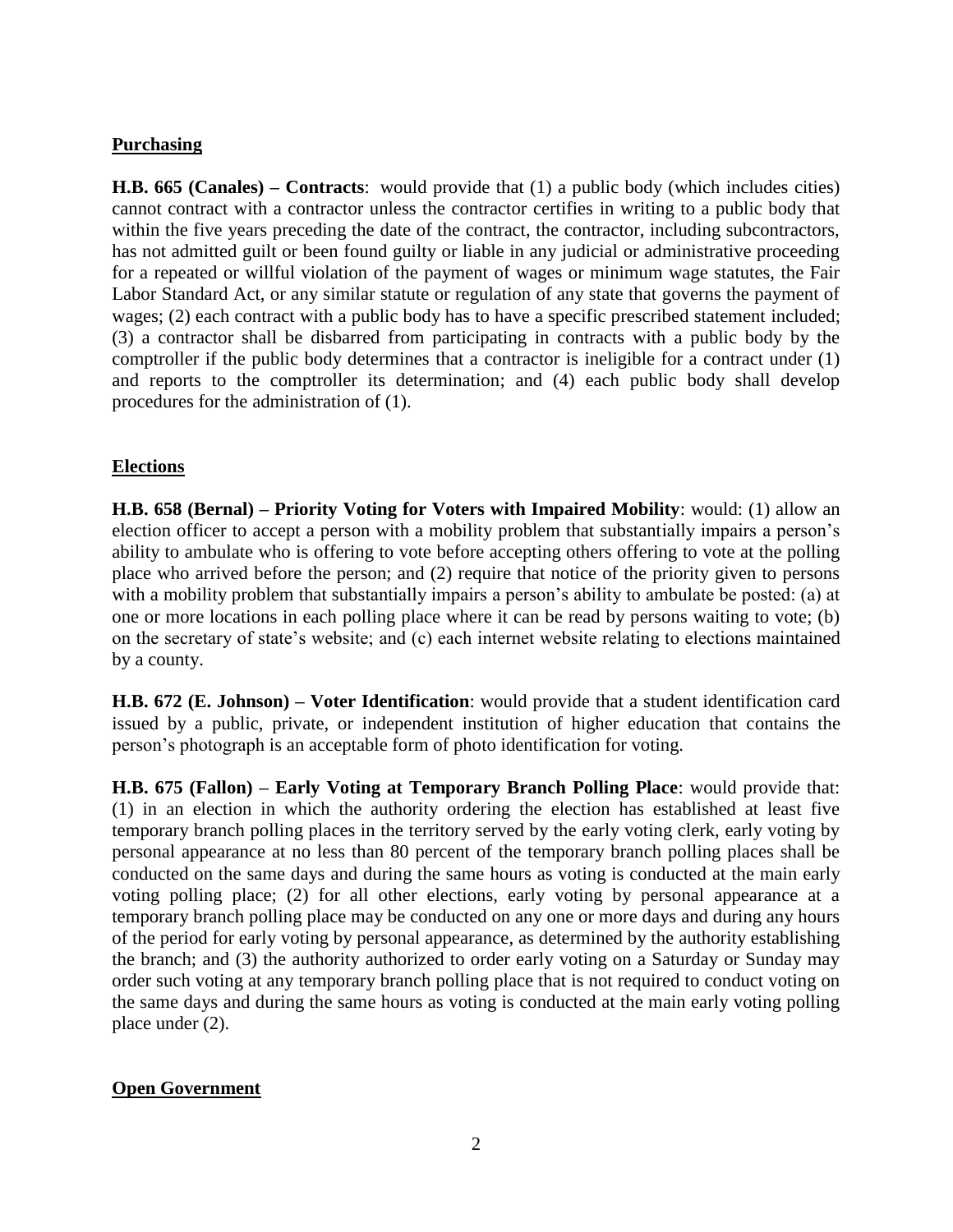**H.B 703 (Wu) – Public Information Act**: would provide that personal information of a child protective services caseworker or investigator would be confidential without the caseworker or investigator electing the information to be confidential.

**S.B. 388 (Burton) – Open Meetings Act**: would repeal the authority for a governing body to conduct economic development negotiations in an executive session pursuant to the Open Meetings Act.

# **Other Finance and Administration**

**H.B. 640 (Phillips) – Halfway Houses**: would: (1) provide that a city may regulate the location of a halfway house by ordinance or order if the city finds it necessary to promote the public health, safety, or welfare; (2) require the owner or operator of a halfway house to provide written notice to the mayor and chief law enforcement officer of the city, if the proposed location of the halfway house is within the city limits, not later than the  $60<sup>th</sup>$  day before the date a facility begins operations; (3) authorize a city to sue in district court for an injunction to prohibit a violation of a regulation adopted under (1); and (4) provide that a person who violates the regulation adopted under (1) commits a Class A misdemeanor.

**H.B. 649 (Hernandez) – Alcohol Permits**: would provide that a person, other than a local official, may anonymously protest the application for a mixed beverage permit or mixed beverage late hour permit.

**S.B. 385 (Burton) – Passenger Rail Projects**: would provide that: (1) a political subdivision may not accept or use federal funds for the construction, maintenance, or operation of a commuter rail or other passenger rail project, including for the repayment of debt issued for a project, unless the acceptance or use of the funds is approved by a majority of voters at an election called for the purpose of authorizing the acceptance or use of the funds; (2) a political subdivision authorized to use federal funds under (1) that has not begun to construct the project before the fifth anniversary of the date of the election may not use the funds unless approved by the voters at another election called for the purpose of authorizing the use of the funds; and (3) a political subdivision, a metropolitan planning organization, or the Texas Department of Transportation may not include in a transportation plan adopted by the entity a commuter rail or other passenger rail project financed wholly or partly with federal funds unless acceptance or use of the funds has been approved by election under (1) or (2).

**S.B. 386 (Burton) – Local Debt**: would prohibit a political subdivision from using federal funds to make payments for a debt obligation of the political subdivision.

**S.B. 387 (Burton) – Local Debt**: would: (1) require a bond proposition to state each specific purpose for which the bonds are to be authorized, if approved; (2) provide that a political subdivision may use the unspent proceeds of issued general obligation bonds only: (a) for the specific purpose for which the bonds were issued; (b) to retire the bonds; or (c) for a purpose other than the specific purpose for which the bonds were issued if: (i) the specific purpose is accomplished or abandoned; and (ii) a majority of the votes cast in an election held in the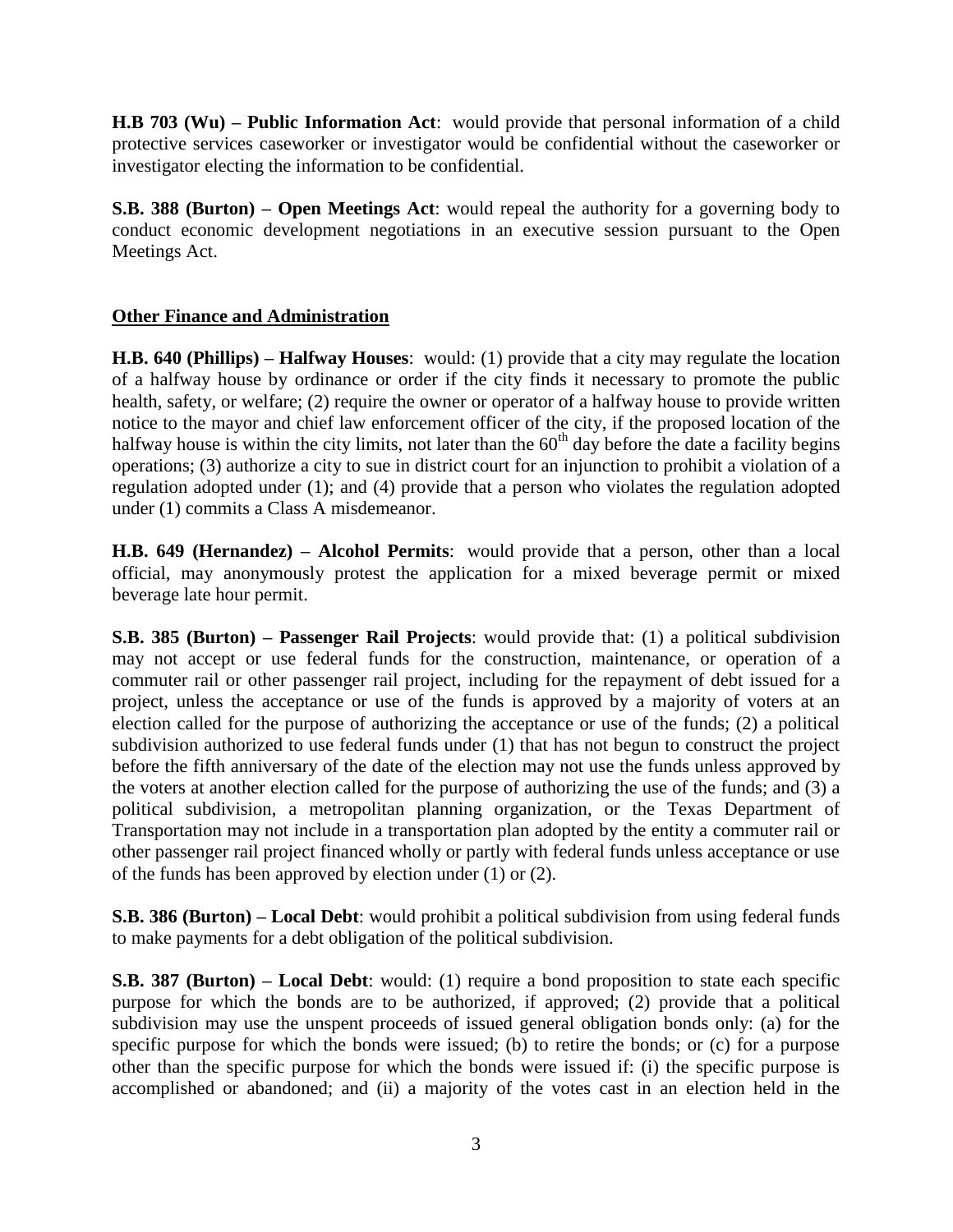political subdivision approve the use of the proceeds for the proposed purpose; (3) require the election order and the notice of the election for an election authorized to be held under (2)(c) to state the proposed purpose for which the bond proceeds are to be used; and (4) require a political subdivision to hold the election in the same manner as an election to issue bonds in the political subdivision.

# **Municipal Courts**

**H.B. 662 (Canales) – Jail Time**: would require a judge to give a defendant credit toward payment of costs imposed on the defendant at a rate of \$100 for each day the defendant was confined in jail.

**H.B. 663 (Canales) – Court Reporter**: would: (1) transfer the responsibility for maintaining shorthand notes from the court reporter to the court clerk; and (2) task the court clerk with establishing a transcription fee.

**H.B. 667 (Canales) – Expunctions**: would prohibit a person from waiving their right to an expunction as part of a criminal plea agreement.

**H.B. 669 (Canales) – Magistrate**: would require a magistrate's name be in typewritten form with the magistrate's signature on each order pertaining to a criminal matter that is issued by a magistrate.

**H.B. 681 (Wu) – Court Records**: would: (1) require a municipal court to make all records and files of a final conviction or dismissal after deferral of a fine-only misdemeanor confidential after the fifth anniversary of the disposition; and (2) only allow inspection by: (a) judges or court staff, (b) a federal or state criminal justice agency, (c) the Department of Public Safety, (d) the prosecuting attorney, (e) defendant's counsel, or (f) a vehicle insurance company.

# **Community and Economic Development**

**S.B. 24 (Huffman) – Sermons**: would prohibit a governmental unit from, in any civil action or other civil or administrative proceeding to which the governmental unit is a party, compelling the production or disclosure of a written copy or audio or video recording of a sermon delivered by a religious leader during religious worship of a religious organization or compel the religious leader to testify regarding the sermon.

**S.B. 371 (Watson) – Alcoholic Beverage Licenses**: would: (1) prohibit a county judge from refusing to approve an application for a license as a distributor or retailer if the premises on which beer is to be sold for on-premises consumption does not have: (a) running water, if it is available; or (b) separate free toilets for males and females, properly identified, on the premises for which the license is sought or, if the premises is a restaurant that derives less than 50 percent of its gross revenue from the sale of alcohol, is 2,500 square feet or less, and has an occupancy rating of 50 persons or less, at least one toilet, properly identified, on the premises for which the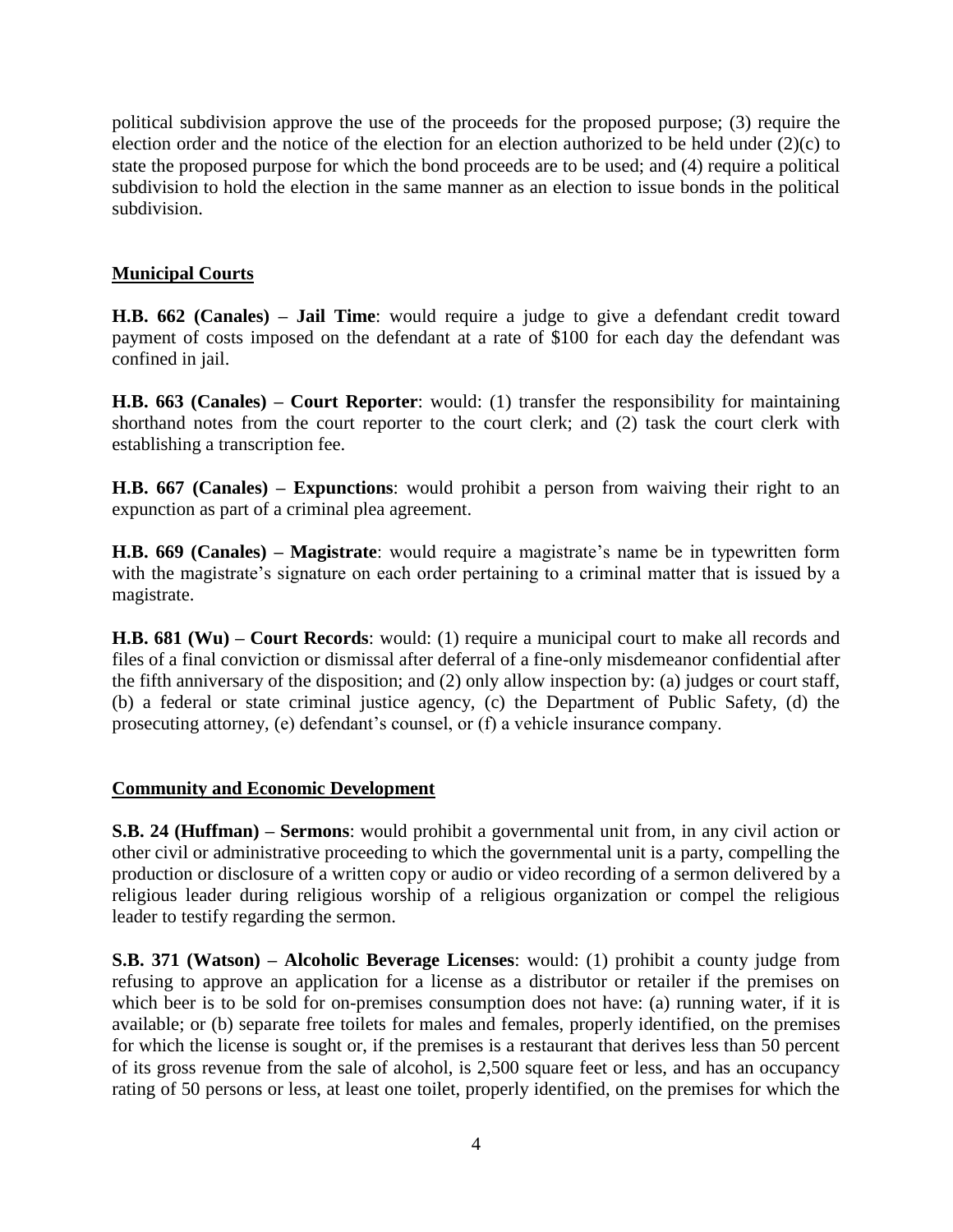license is sought; and (2) prohibit the Texas Alcoholic Beverage Commission or administrator from suspending for not more than 60 days or cancelling an original or renewal retail dealer's on- or off-premise license if it is found, after notice and a hearing, that the licensee does not have at the licensed premises: (a) running water, if it is available; and (b) separate free toilets for males and females, properly identified, on the premises for which the license is sought or, if the premises is a restaurant that derives less than 50 percent of its gross revenue from the sale of alcohol, is 2,500 square feet or less, and has an occupancy rating of 50 persons or less, at least one toilet, properly identified, on the premises for which the license is sought.

**S.B. 373 (Hall) – English as Official State Language**: would: (1) designate the English language as the official language of the state; and (2) provide that an unofficial and nonbinding translation or explanation of an official state document, written material, or website content may be provided or published separately in a language other than the official language only if the translation or explanation: (a) is made and distributed without cost to the state; (b) is appropriately labeled as unofficial and nonbinding; and (c) states the actions required to obtain or view the official state document, written material, or website content.

**S.B. 379 (Perry) – Eminent Domain**: would clarify that failure of an entity to comply with certain eminent domain reporting requirements could result in a penalty of up to \$1000 (Note: Current law requires the penalty for failure to comply with reporting requirements to be \$1,000.)

**S.B. 389 (Burton) – Major Events Reimbursement Program**: would abolish the Major Events Reimbursement Program.

**S.B. 390 (Burton) – Motor Sports Racing Trust Fund**: would abolish the Motor Sports Racing Trust Fund.

**S.B. 391 (Burton) – Events Trust Fund**: would abolish the Events Trust Fund.

**S.B. 392 (Burton) – Events Trust Funds**: would abolish the Major Events Reimbursement Program, the Events Trust Fund, and the Motor Sports Racing Trust Fund.

**S.B. 393 (Burton) – Texas Enterprise Fund**: would abolish the Texas Enterprise Fund.

**S.B. 397 (Kolkhorst) – Local Mental Health Authorities**: would: (1) provide that if a local mental health authority has a governing body, the governing body must include one representative of a local law enforcement agency of a city or county in the local authority's service area; and (2) provide that if a local mental health authority does not have a governing body, the local authority shall consult with a designated representative of a local law enforcement agency of a city or county in the local authority's service area regarding the use of the funds received from the Department of State Health Services for community mental health and intellectual disability services and chemical dependency services for persons who are dually diagnosed as having both chemical dependency and mental illness or an intellectual disability.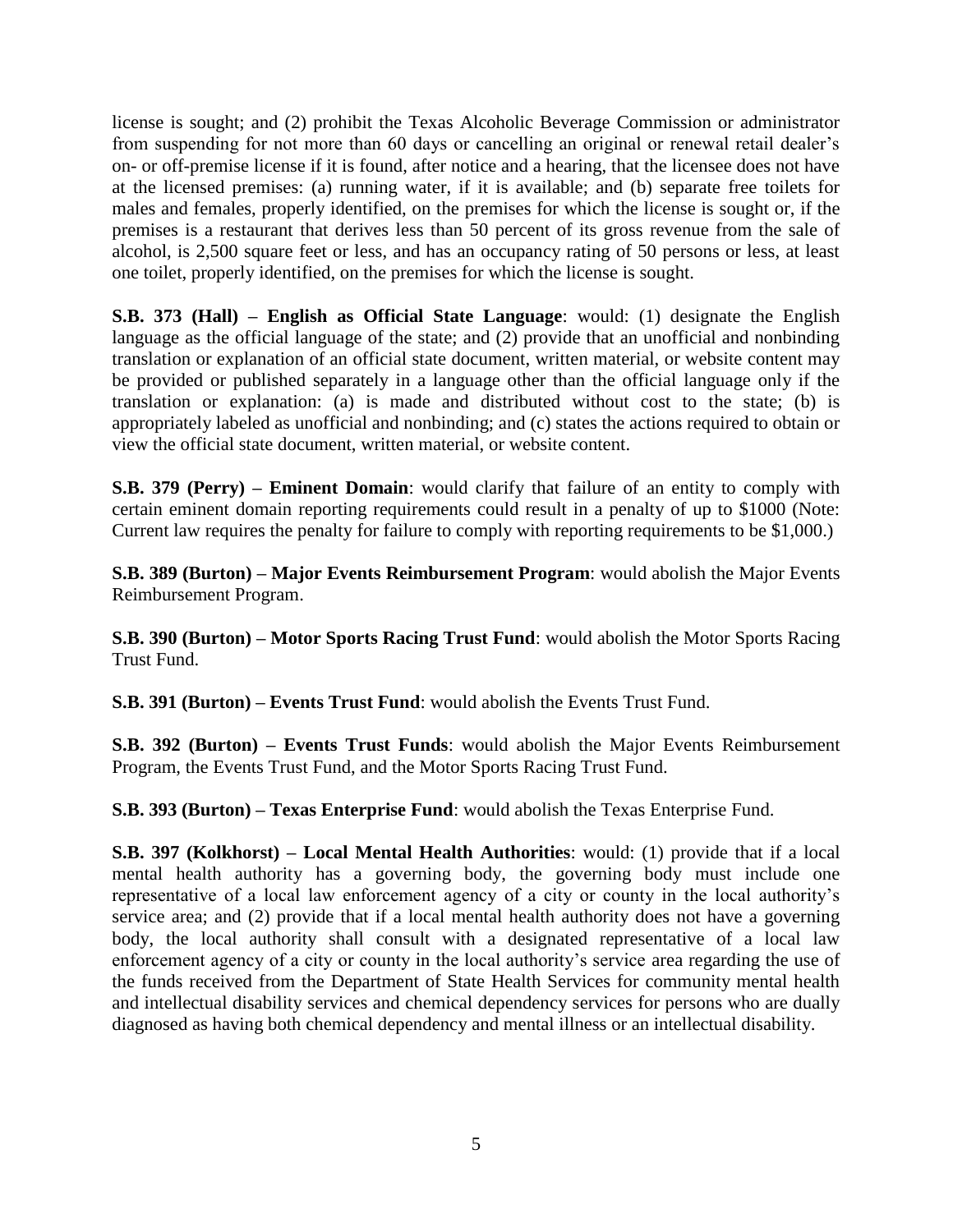## **Personnel**

**H.B. 656 (Minjarez) – Employee Leave**: would entitle an employee who has been employed by an employer for at least one year to 30 days of leave to: (1) attend to the employee's own health condition; (2) care for certain family members; or (3) to spend time with a child after birth, adoption, or foster care placement.

**H.B. 718 (Wu) – Family Care Leave**: would provide that an employee who is employed for at least six months by an employer who employs 10 or more employees is eligible for paid family care leave for a period of eight weeks due to: (1) the birth of the employee's child; or (2) the placement of the child with the employee in connection with the adoption or foster care of the child by the employee.

**S.B. 369 (Garcia) – Union Representation**: would provide that: (1) a public employee can request to have representation from any labor organization for which the employee is eligible for membership by virtue of their employment if the public employee is in an investigatory interview the employee thinks will lead to disciplinary action; (2) a public employer shall either: (a) grant the request and delay the interview until representation arrives and has had an opportunity to consult privately with the employee; (b) deny the request and end the interview; or (c) offer the employee the choice of continuing the interview unrepresented or accepting any disciplinary action determined by the employer without an interview; (3) a public employer that allows a public employee to obtain representation must provide the employee a reasonable amount of time to obtain representation; (4) a public employee is not entitled to representation in: (a) interviews to improve an employee's work techniques; (b) interviews that are not for disciplinary purposes; (c) interviews to inform employee of the employer's decision of final disciplinary action; or (d) conversations initiated by the employee about previously determined disciplinary action; and (5) a public employer is not required to inform the public employee of the employee's right to representation.

#### **Public Safety**

**H.B. 659 (Villalba) – Security Officers**: would, among other things, provide that a political subdivision may not require a religious organization to contract with or employ a peace officer to provide security services for the religious organization unless the requirement is for a religious organization to contract with or employ a peace officer to: (a) provide security services for a public event; (b) provide security services for a private event held at a public facility that is owned or leased by a political subdivision of this state; (c) conduct a public escort; or (d) direct traffic on a public roadway.

**H.B. 673 (E. Johnson) – Criminal Justice Web Portal**: would require the attorney general to develop and maintain a web portal to collect, compile, and analyze data related to criminal justice, including any reports that law enforcement is required to submit to the attorney general.

**H.B. 676 (Wu) – Age of Criminal Responsibility**: would: (1) define a child to be a person between 10 and 17; (2) raise the age for criminal responsibility for sexual abuse from 17 to 18,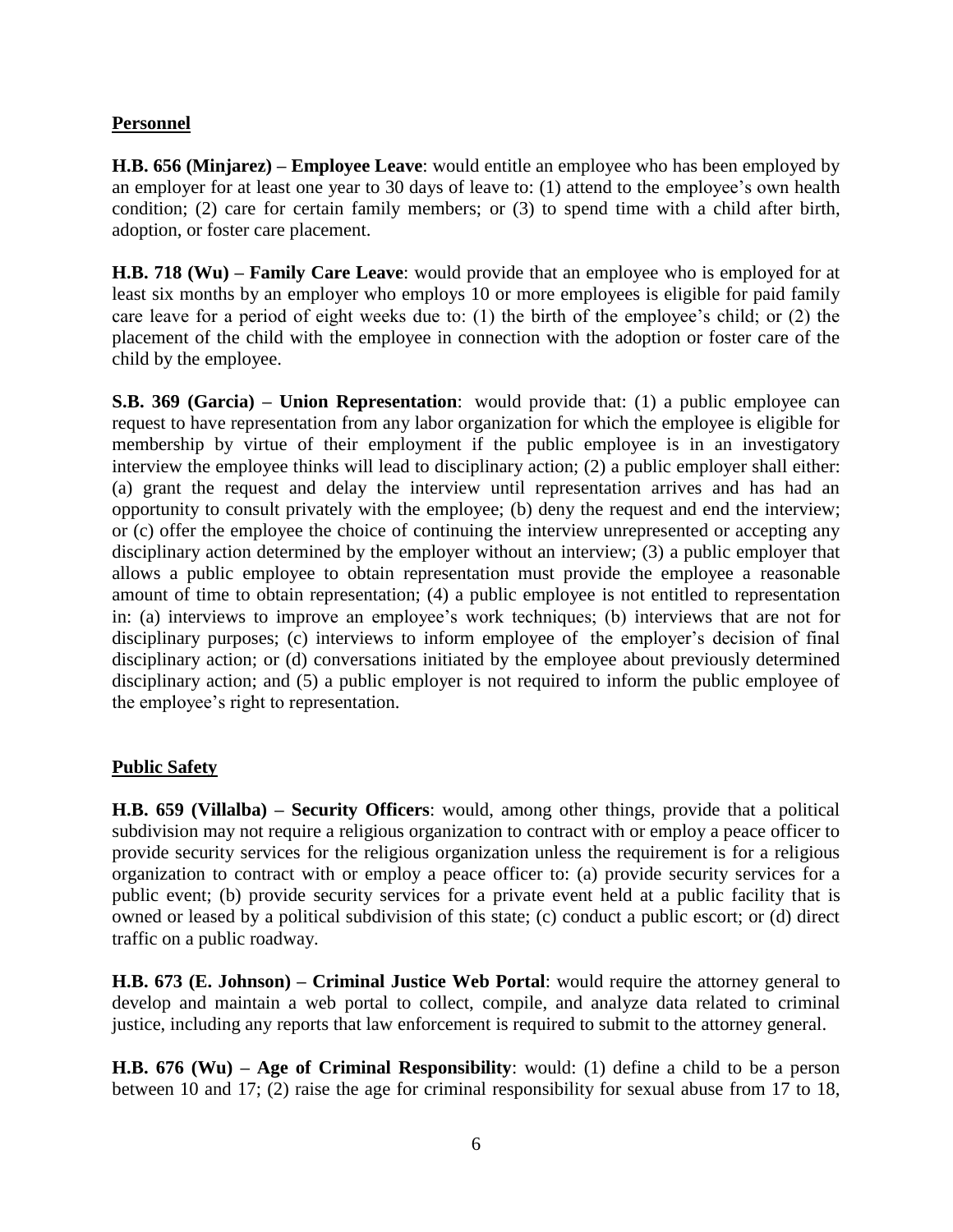when the victim is younger than 14; (3) raise the age for criminal responsibility for sending sexually explicit communications from 17 to 18; (4) raise the age of criminal responsibility for certain traffic offenses from 17 to 18; (5) prohibit a court from issuing a capias pro fine until an individual reaches 18; (6) raise the age a municipal court can hold a defendant in contempt from 17 to 18; (7) prohibit a law enforcement officer from taking an individual into custody for an offense alleged to occur before the individual's 18<sup>th</sup> birthday; and (8) prohibit a municipal court from issuing a warrant to an individual that committed an offense when the individual was under the age of 18.

**H.B. 680 (Wu) – Marihuana**: would, with some exceptions, provide that the possession of .35 ounces or less of marihuana is a Class C misdemeanor.

**H.B. 683 (Wu) – False Identification as a Peace Officer**: would: (1) expand the offense of possession or use of law enforcement identification, insignia, or vehicles to apply in all cities with a population of 750,000 or more; (2) clarify that, for purposes of the offense of false identification as a peace officer, an item bearing an insignia of a law enforcement agency includes an item that contains the word "police," "sheriff," "constable," "trooper," "ranger," "agent," or any other designation commonly used by law enforcement agencies in the state; and (3) clarifies that, for purposes of the offenses of false identification as a peace officer and misrepresentation of property, that a person commits an offense if the person misuses or misrepresents a vehicle.

**H.B. 731 (Bohac) – Intimidation by Gang Member**: would provide that a person commits a third-degree felony if the person: (1) is the member of a criminal street gang; and (2) with intent to cause another person to perform or to omit the performance of any act, communicates to the other person, directly or indirectly, by any means, a threat to: (a) inflict bodily injury on the person threatened or any other person; (b) damage or destroy property; (c) subject any person to physical confinement or restraint; or (d) commit an offense punishable as a Class A misdemeanor or any higher category of offense.

**H.B. 732 (Bohac) – Red Light Cameras**: would require that red light camera signs list the possible monetary penalties for violations in addition to the information required by current law.

**S.B. 344 (West) – Emergency Detention**: would: (1) authorize a peace officer who apprehends a person believed to have a mental illness to transfer that person to a licensed paramedic for transport to an appropriate facility so long as the officer determines it is safe for both the person and paramedic; (2) require a peace officer who transfers a person to a licensed paramedic under (1) to provide certain oral notice to the person and a completed notification of detention to the paramedic; and (3) require a paramedic who transfers a person under (1) to file a notification of emergency detention with the facility.

**S.B. 380 (Burton) – Asset Forfeiture**: would repeal civil asset forfeiture provisions and establish criminal asset forfeiture in this state, and among other things: (1) authorize a convicting court to order a person convicted of violating a law subject to forfeiture to forfeit certain property, but only after the state establishes by clear and convincing evidence that the requirements for forfeiture are met or enters into a court-approved plea agreement for the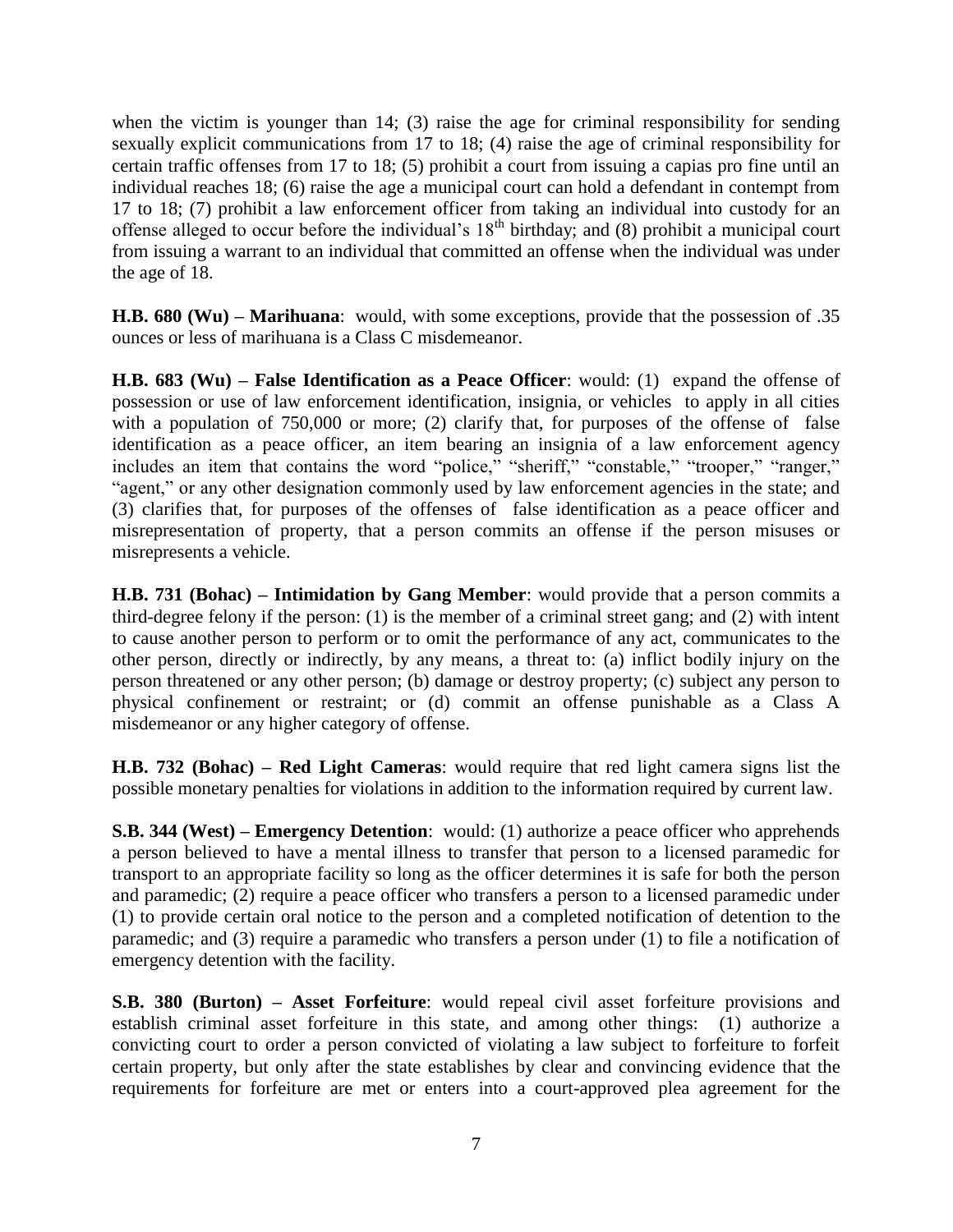forfeiture of the property; (2) provide that contraband is not subject to forfeiture, but must be disposed in accordance with state law; (3) establish procedures for the seizure of real and personal property and for the defendant to challenge the seizure; (4) provide that a forfeiture proceeding must be held following the trial of the related alleged offense; (5) require that the county treasurer dispose of all forfeited and abandoned property and deposit the money in the general revenue fund of the county, except that the court may order a portion of the proceeds to be used to pay all outstanding recorded liens and for the expenses for the seizure, storage and maintenance or custody of the items; (6) prohibit a law enforcement agency from: (a) retaining any forfeited or abandoned property for the agency's use; or (b) selling any forfeited or abandoned property directly or indirectly to an employee, a person related to an employee, or another law enforcement agency; (7) require law enforcement agencies to report certain forfeiture information to the Department of Public Safety; (8) require a law enforcement agency to return property under certain circumstances and make the agency responsible for any damage, storage fees, and related costs applicable to the property; and (9) prohibit the transfer of seized property to the federal government, with some exceptions.

**S.B. 381 (Burton) – Law Enforcement**: would provide that: (1) a peace officer who stops a motor vehicle for any alleged violation of a law or ordinance regulating traffic may not search the vehicle unless the peace officer: (a) has probable cause; (b) obtains the operator's written consent on a form that is promulgated by the Texas Commission on Law Enforcement; (c) obtains the operator's oral consent and ensures that the oral consent is evidenced by an audio and video recording by a body-worn camera; or (d) has a reasonable and articulable fear that the operator or another person in the vehicle poses a threat to the safety of the peace officer or another person; and (2) the Texas Commission on Law Enforcement must establish rules regarding: (a) a form to obtain written consent for a vehicle search; and (b) audio and video recordings used as evidence of an operator's oral consent.

**S.B. 395 (Campbell) – Drones**: would, with certain exceptions, make it an offense to operate a drone over or near a corrections facility, including a municipal jail.

#### **Transportation**

**H.B. 652 (Clardy) – Automobile Burglary and Theft Prevention Authority**: would require the revenue from the Automobile Burglary and Theft Prevention fee paid by insurers to be deposited to the credit of a subaccount in the Texas Department of Motor Vehicles fund and provide that the revenue may be appropriated only to the department for purposes of the Automobile Burglary and Theft Prevention Authority.

#### **Utilities and Environment**

No utility and environment bills were filed this week.